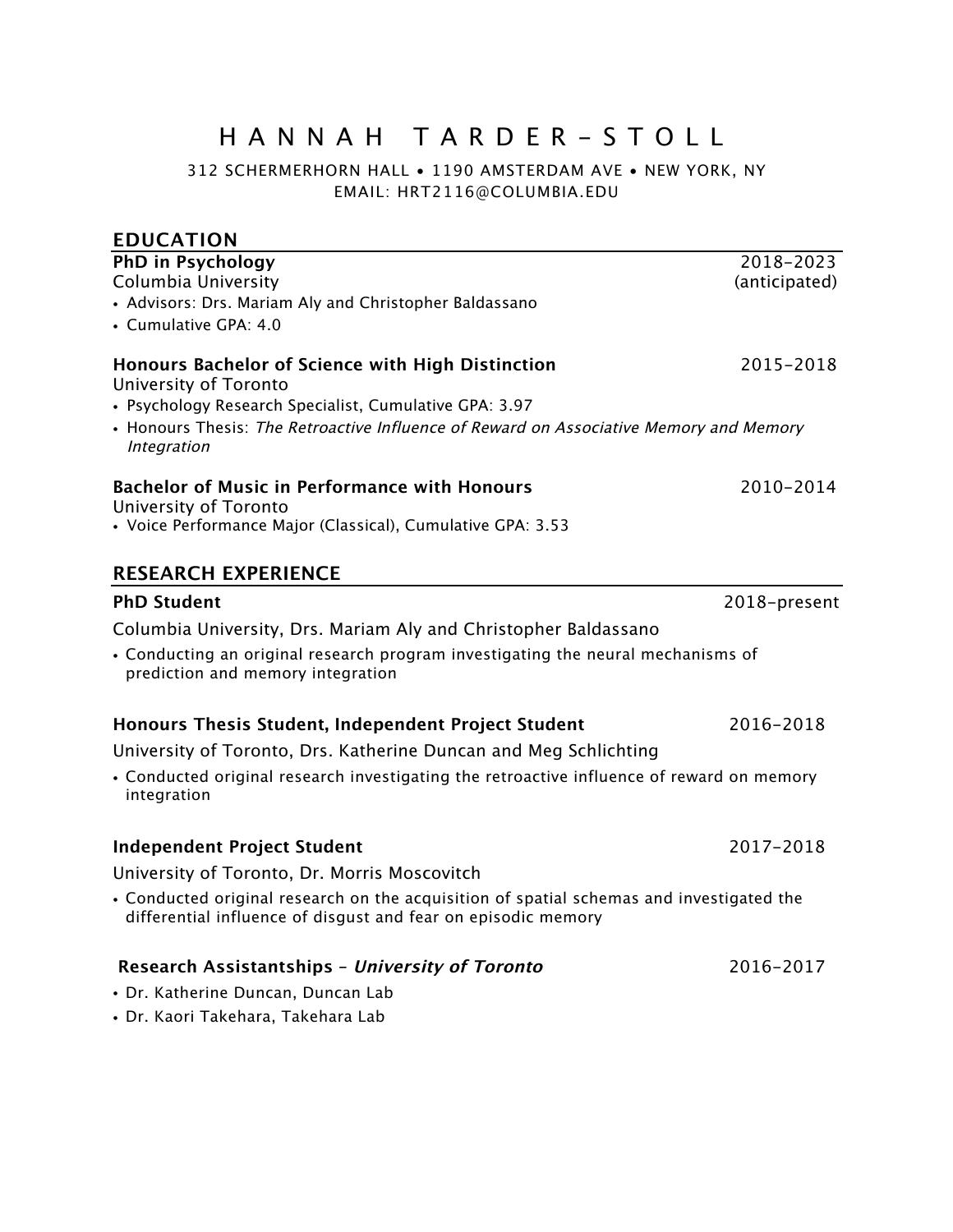#### **PUBLICATIONS**

**Tarder-Stoll, H.** (2018) Understanding the Neuronal Source of Dopamine: A Comparison of Two Models. Inkblot: The Undergraduate Journal of Psychology (7), 50- 53.

#### **PREPRINTS & MANUSCRIPTS IN PREPARATION**

**Tarder-Stoll, H.\*,** Jayakumar, M.\*, Dimsdale-Zucker, H. R., Günseli, E., Aly, M. (2019), Dynamic internal states shape memory retrieval. PsyArXiv. doi: 10.31234/osf.io/kudj3

**Tarder-Stoll, H.\*,** Lalla, A.\*, Hasher, L., Duncan, K. (In prep). How does aging influence the use of episodic memory in decision making?

Anaki, D., **Tarder-Stoll, H.,** Moscovitch, M. (In prep). Contamination underlies disgust salience in episodic memory.

\*denotes shared authorship

#### **FELLOWSHIPS & GRANTS**

| Columbia University Deans Fellow                    | 2018–2023 |
|-----------------------------------------------------|-----------|
| NSERC Undergraduate Student Research Award (\$6000) | 2017      |

#### **AWARDS & HONOURS**

| McNab Scholarship in Psychology (\$800), University of Toronto          | 2018      |
|-------------------------------------------------------------------------|-----------|
| Highly Commended Winner, Global Undergraduate Awards                    | 2018      |
| Outstanding Poster Presentation, NeuroXchange Conference                | 2018      |
| Top Student in Neuroscience Award (\$100), University of Toronto        | 2017      |
| Dean's Honour List, University of Toronto                               | 2016-2018 |
| Jacqueline Desmarais Scholarship (\$325)                                | 2015      |
| Scotiabank Scholarship (\$8000)                                         | 2010-2014 |
| University of Toronto Top Scholar Award (\$5000), University of Toronto | 2010      |
| Ontario Scholar                                                         | 2010      |

#### **CONFERENCE TALKS**

**Tarder-Stoll, H.**, Schlichting, M., & Duncan, K. (2018, November). The influence of reward on memory integration. Global Undergraduate Awards, Dublin, Ireland.

Anaki, D., **Tarder-Stoll, H.**, & Moscovitch, M. (2018, November). Touch increases disgust salience in episodic memory. Psychonomics Society, New Orleans, LA.